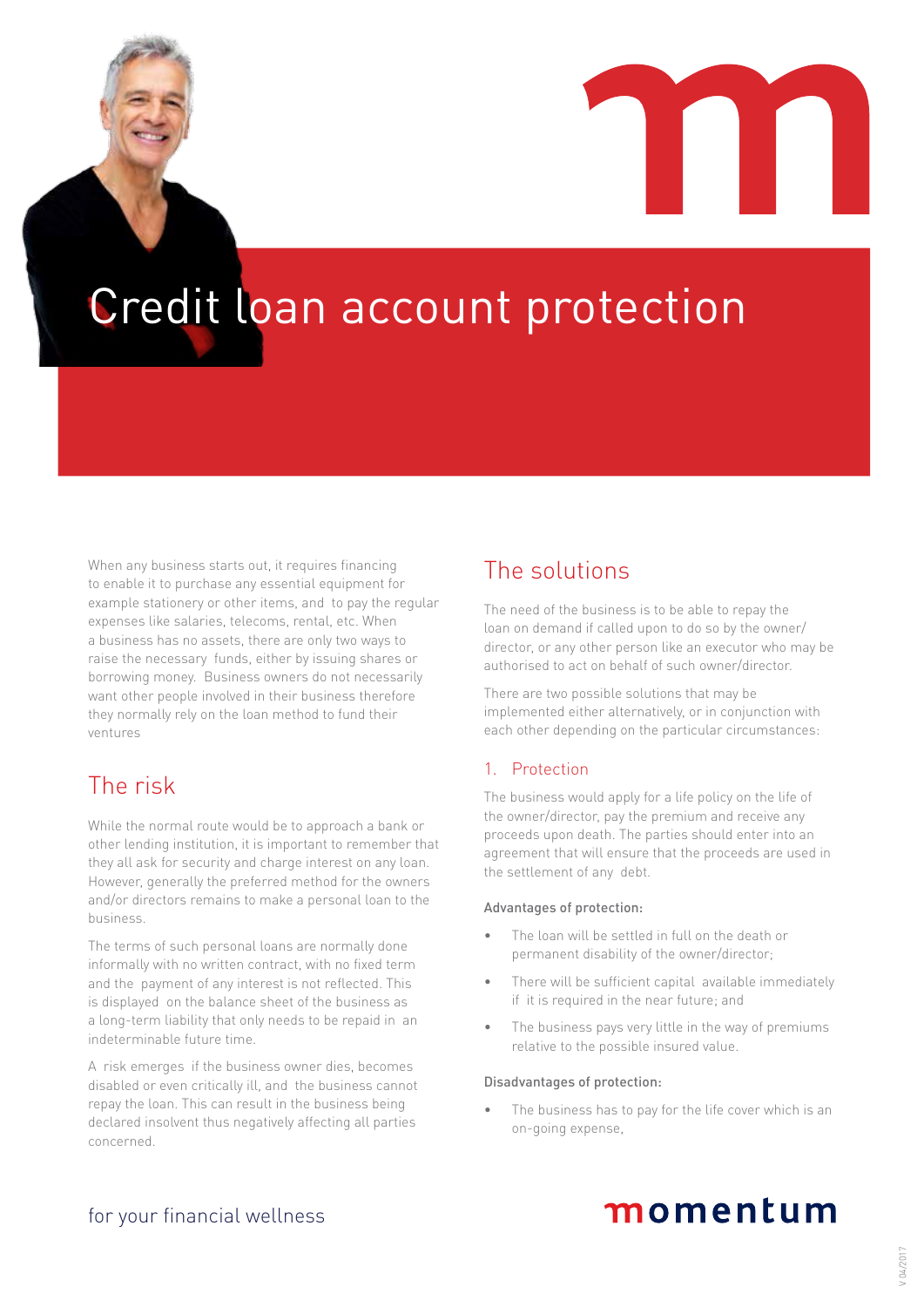- The policy may not pay out for many years if the owner/director is healthy,
- This cannot be used if the owner/director is uninsurable.

### 2. Redemption

A structured repayment of the loan also permits two further options, the gearing route or regular payments.

### 2.1 Gearing option

The business borrows an amount equal to the owner/ director's loan from a bank and then uses it to settle the unsecured loan. Upon receipt, the owner/director then invests this lump sum into a tax efficient investment vehicle in order to achieve growth and then cedes this to the bank as security for the bank loan.

### Advantages of gearing:

- The loan is converted from a stagnant asset into a growth asset;
- It provides investment diversification outside of the business;
- After 5 years, it is fully accessible and is able to provide tax-free capital to the director/shareholder. The loan can be structured to be repaid by the time the director/shareholder wishes to retire; and
- The capital can be used as security for other enterprises in the future.

### Disadvantages of gearing:

- It requires a fixed level of cash flow from the business;
- The owner's equity reduces which affects business ratios; and
- Banks regard the size of the credit loan accounts as a measurement of the financial involvement of the owner in the future success of the business.

### 2.2 The recurring option

The business elects to finance the repayments out of profit. This is done on a regular basis rather than a lump sum, but the amounts are still paid into an investment in the name of the owner/director. The investment does not need to be ceded to anyone as security and can be aimed at maximum growth in the hands of the owner/director.